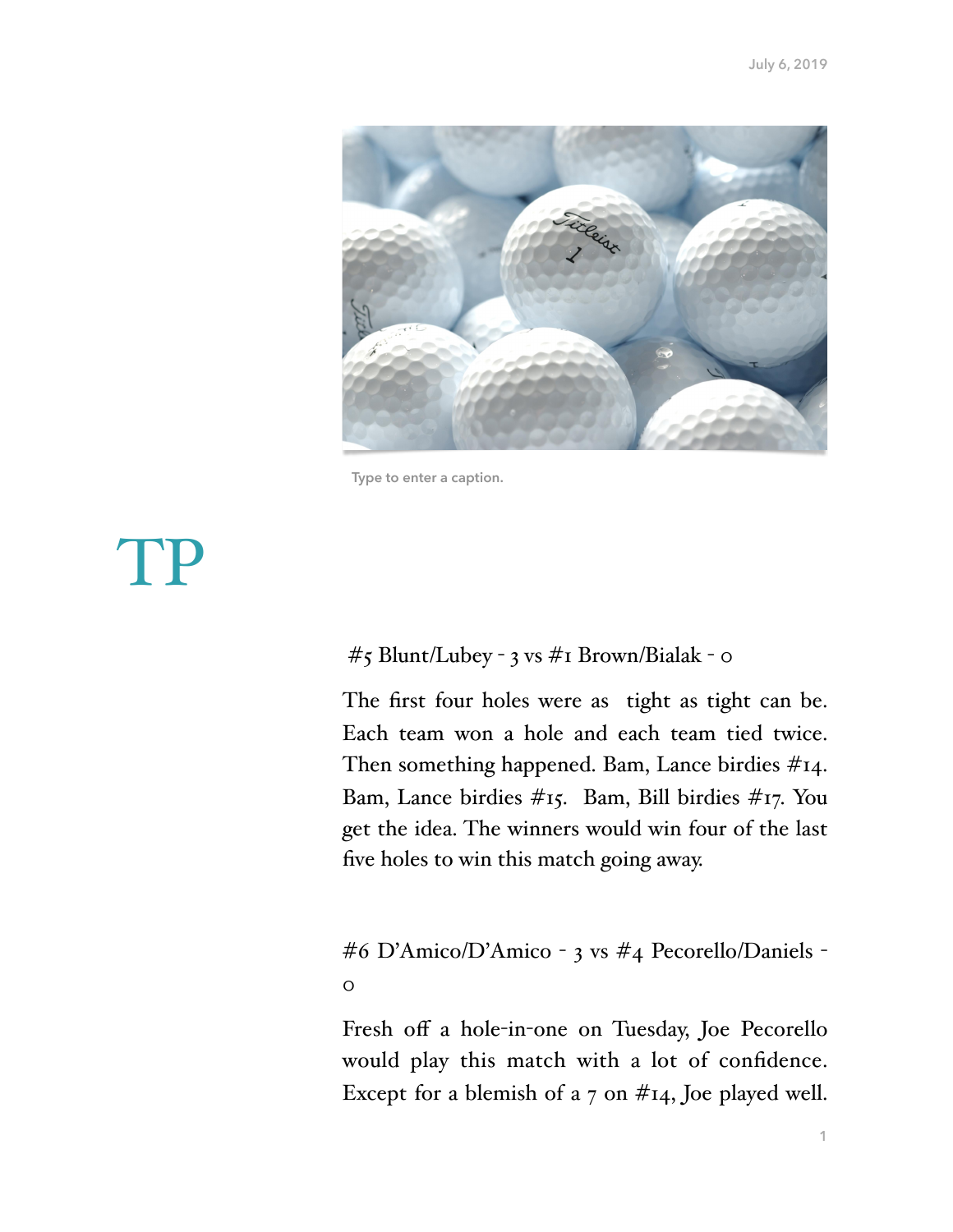But Gene D'Amico's, Sr. and Jr, both played a great round. Both shooting under their averages, Gene with a 39 and Gene, Jr with a 40, net 36, they would whitewash Joe Pecorello 3-0. Dave Daniels was a no-show this week. He coulda used the help.

#### #9 Grabinski/Welch - 3 vs #20 Powers/Daviau - 0

Gary Grabinski and Lee Welch would totally dominate rookies Tom Powers and Mark Daviau and win 3-0. This match was important to Gary. He was seen practicing before the match. Birdies by Gary and opponent Mark Daviau both birdied hole #15. That was the only hole that Gary and Lee would not win. It turned out to be a tie.

#### #12 DeRiso/Gorea - 2 1/2 vs Garceau/Logue - 1/2

Greg Gorea had a choice. Frank was out of town. He could use a sub, or he could play by himself. He choose the latter and came away with a convincing 2 1/2 - 1/2 victory over rookies Garceau and Logue. The first three holes ended in a tie. After 6 holes, the score was still tied. Greg would win 2 of the last 3 to win the match. In the unimportant data dept., the score card read 3-4-2 for Gorea and 2-4-3 for Garceau and Logue.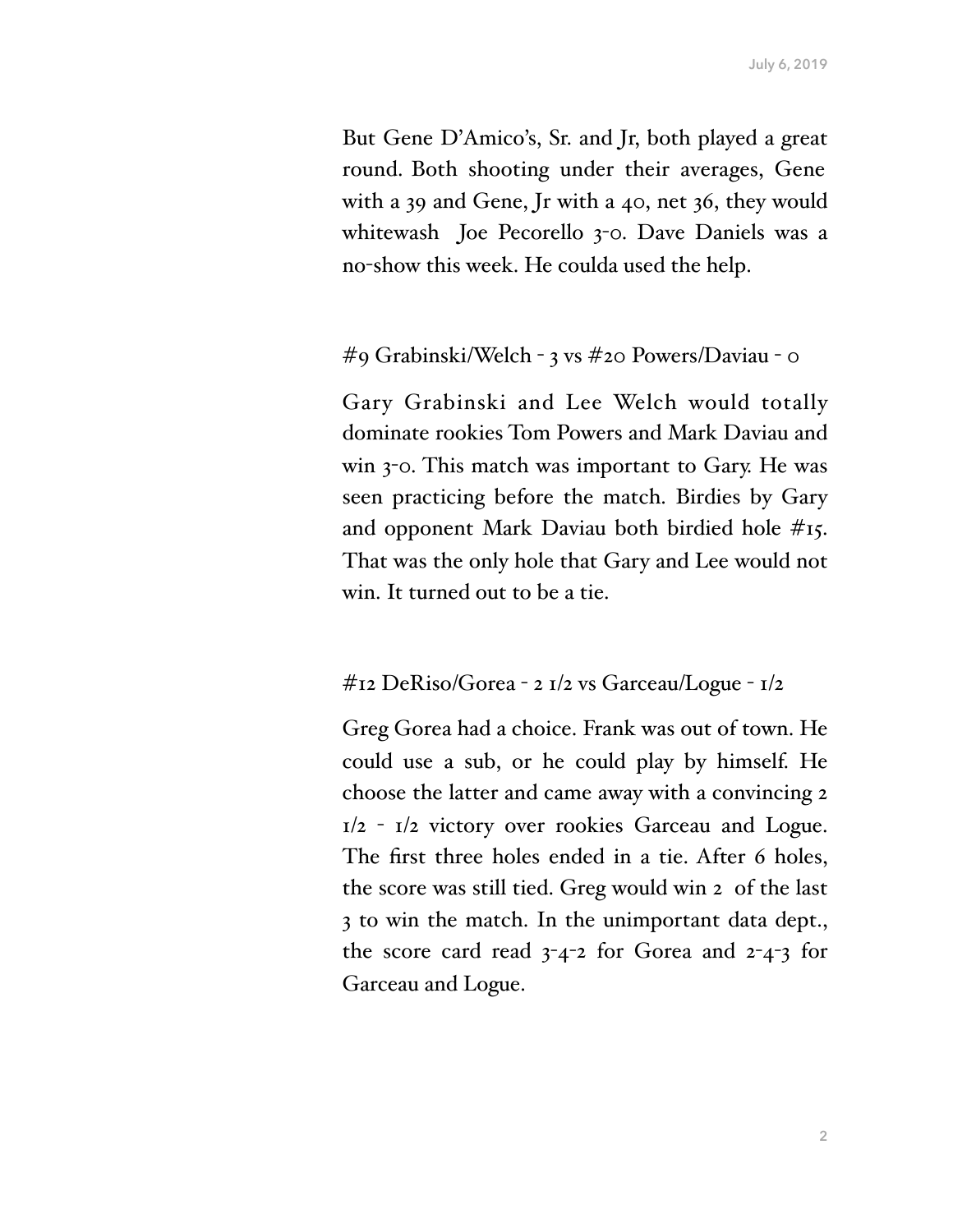#### #8 Hickel/Wallace - 2 vs #2 Niemers/Banas - 1

Here is an interesting fact, Don Niemers and Tim Banas would win three holes, tie six holes and lose none. Yet, the final score was a 2-1 victory for Rich Hickel and Will Wallace. The big question here is how does Rich Hickel get strokes? Inquiring minds want to know. Gary wants to know, the Mayor is calling for an investigation and Dave Girmonde, Jr. who will complain about almost anything wants to know.

#### #14 Stern/Cahill - 2 vs #15 Girmonde, Jr./Suppa - 1

Tony Suppa arrives to the course. He gets out of his car very slowly. He could have used a wheel chair to get to the club house. He was a hurting unit. Yet, he was game. To be clear, he wanted to play this match. He didn't have an oder problem. Well, as it turned out, if you ask him, he played poorly. Peter Cahill, his opponent nearly matched him, stoke for stroke. Peter would take his side of the match for a point. Add total and you get a 2-1 victory for the old guys.

#### #18 Albertina/Albertina - 2 vs #11 Berge/Zegarelli - 1

Team Albertina continues a run of good fortune. They would take a narrow 2-1 victory over Berge and Zegarelli. Jim Albertina would shoot his best round of the year. One stroke was the difference in this match. Ziggy had some family play as Shane couldn't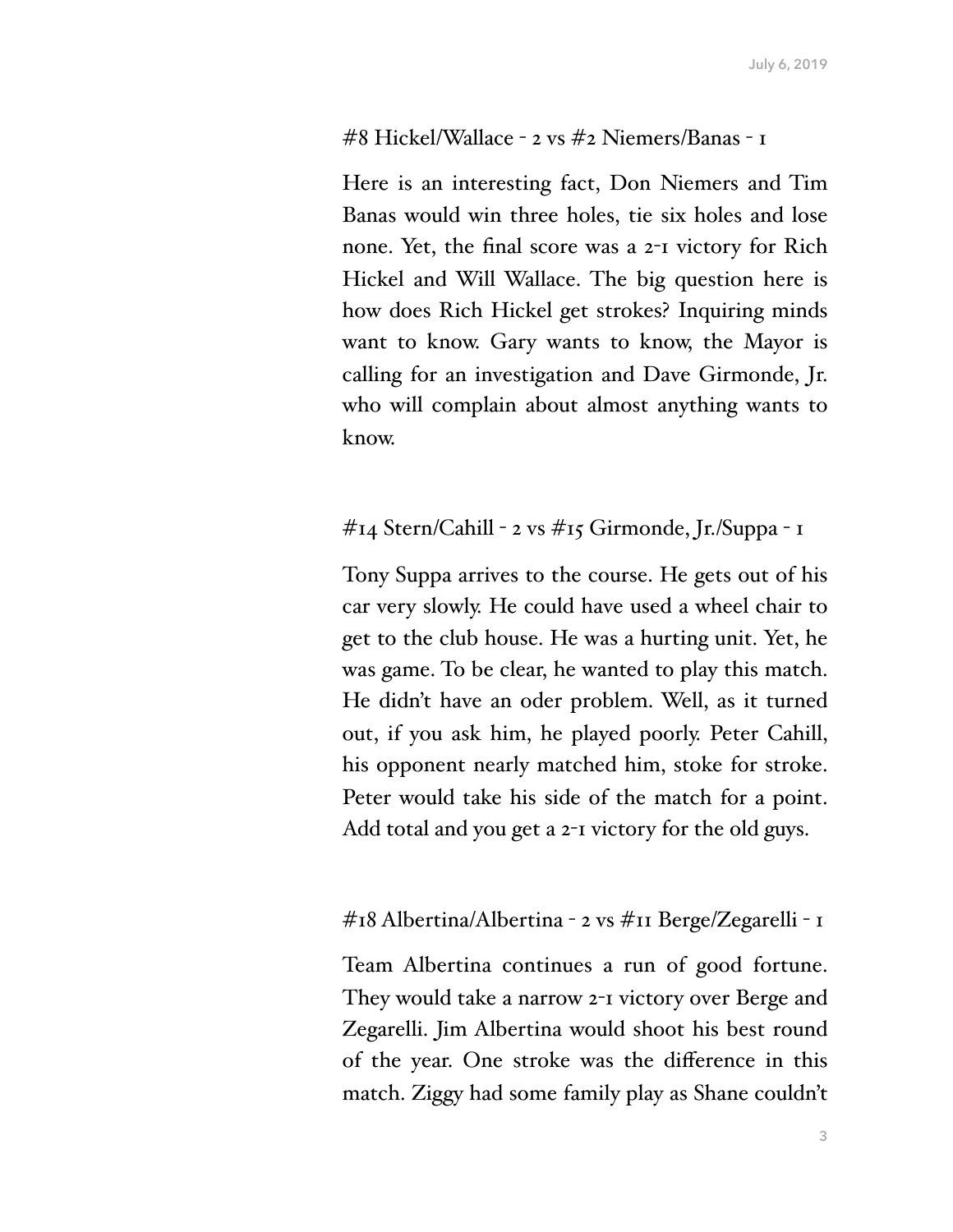be here. Uncle Frank made his yearly appearance subbing for Shane.

#### #3 Nucci/Gooldy - 2 vs #7 Cahill/Seward - 1

If size matters, this was possibly the biggest match ever in our league. Big boys, Nucci and Gooldy won a narrow victory over Russ Cahill and Bob Seward. Sorry, Bob couldn't be with us this day as he was working. Russ played both sides of this match and made it a close match. For those of you still keeping score hole by hole, the final tally was 4 holes won, 2 tied and 3 losses for the winners. Nucci and Gooldy would both birdie hole #14.

# The 19th Hole…

Not much to talk about here, so I'll give my best shot. Let's see, former league member and and current league sub George Kelley was playing in his league match last Tuesday on the front nine where he ran into trouble on hole #2. After it was all said and done, Georgie had tossed his club a couple of times in frustration after taking a seven in the hole in route to a 38. It's not the seven you see, it's the club tossing that I have to call him out for. Speaking of club tossing, your host here was subject to almost